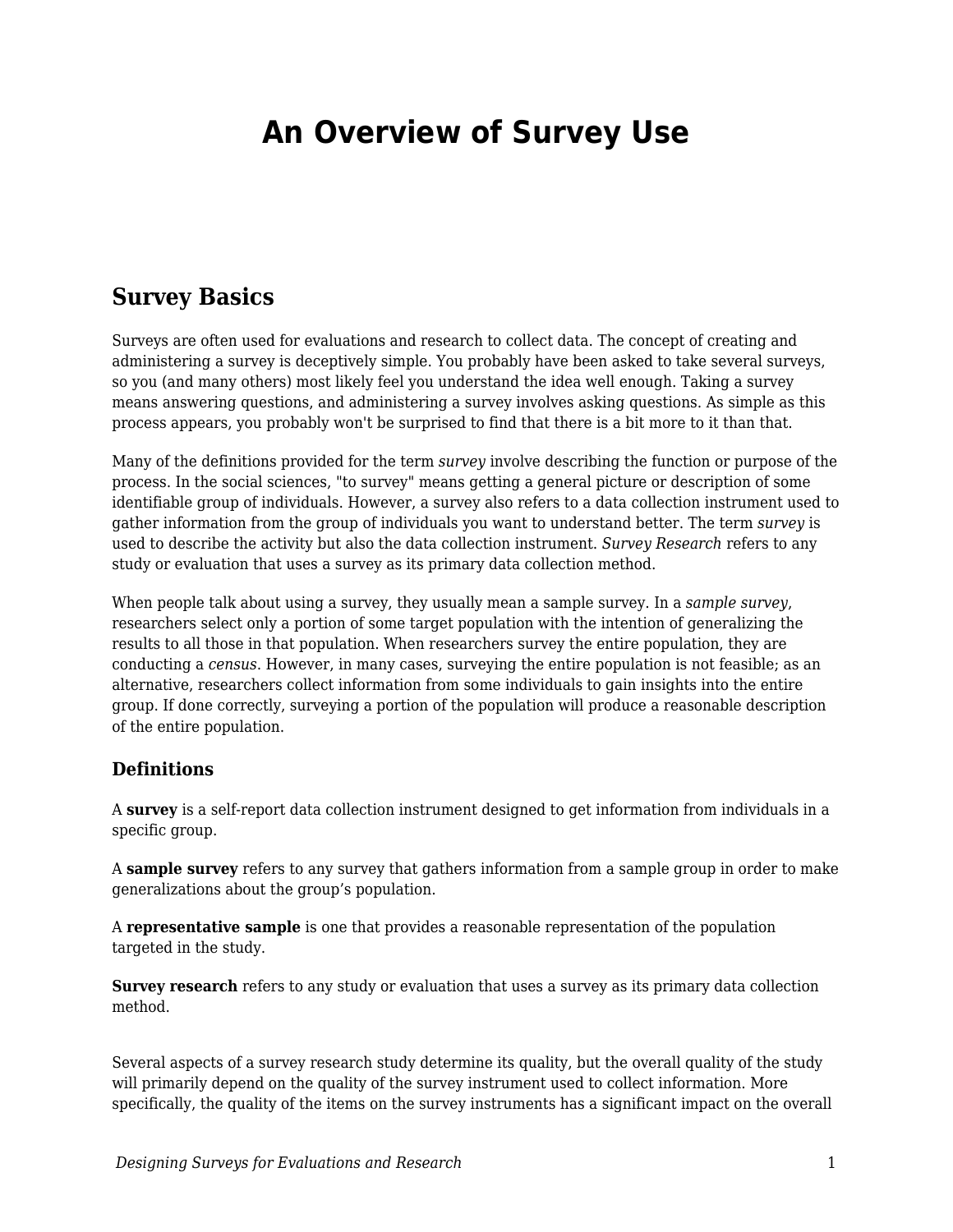quality of the study. It is relatively easy to write survey questions, but it takes effort and skill to craft good ones. It is important to make sure the survey asks all the right questions, in the right way, and is administered to the right people.

The results from a survey may be used to gain insights about a specific group of individuals, but they also can be used to make generalizations about the population the sample comes from. The degree to which the generalizations are valid depends on the sampling methods used and the response rate. In order for the results to be generalizable, the sample must be a *representative sample*, meaning those responding to the survey are a reasonable representation of the population targeted in the study.

Survey research is conducted for a variety of purposes. Often the researcher wants only to better understand the characteristics of individuals in a specific population. Characteristics of interest might include attitudes, opinions, trends, or perceptions. The only way to get these data is to ask individuals directly. This means the respondents must be willing and able to answer the questions truthfully and accurately; the value of any survey research study depends on this. If you can get a more accurate measure of a characteristic in another way, a self-report survey may not be your best choice for data collection.

Understandably, critics of survey research point out these limitations as a reason to question the results of many studies. But with any assessment tool, there will be measurement error. Proponents of survey research point out that having a reasonable estimate, even if not perfect, is often better than having no data at all. However, when conducting survey research you must recognize, attend to, and address threats to validity by designing and creating good surveys.

## **Types of Surveys**

Surveys can take various forms, but the most common form is a questionnaire. In this course, we will also discuss how to create a scale. The basic difference between these two types of surveys is the relationship between the items on the survey instrument.

Each item stands on its own in a questionnaire and is reported separately. Each item provides data that can help answer different parts of the research question. In a scale, the items work together to describe a specific construct or an attribute of an individual participant. Each item in the scale focuses on one aspect of the construct. In a scale, the item responses are combined to create a score. The construct being measured is often affective in nature in that it describes some attribute of the individual respondent. For example, a scale might measure typical feelings, attitudes, or perceptions about something. The resulting score is an indication of the magnitude and direction of the attribute being measured.

With both survey forms, summarizing the results of those individuals participating in the survey can be used to describe those in the population (i.e., the proportion of individuals within a specific category or, in the case of a scale, the average score of individuals within the population). However, a scale might also be used as a measurement instrument designed to describe some characteristic of an individual but not necessarily a description of the targeted population.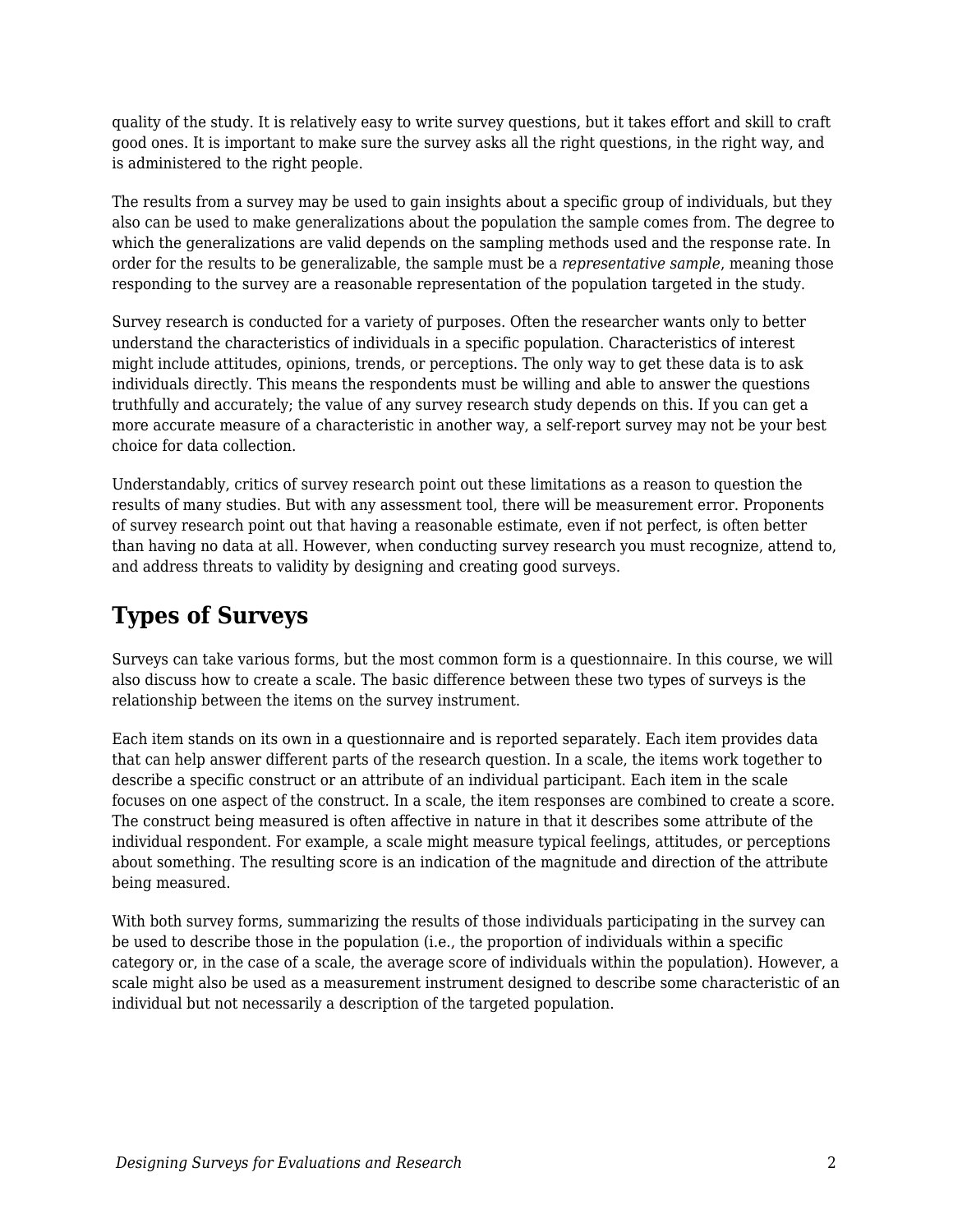### **Chapter Summary**

- A **survey** is a self-report data collection instrument.
- Surveys typically take the form of a questionnaire but can also be designed as a scale (or a mixture of the two).
- In a questionnaire, each item acts independently of the others and is analyzed and reported separately.
- In a scale, several items work together to provide a score that represents the degree to which an individual possesses some characteristic.
- Surveys are often administered online (for convenience and cost reasons) but they can be administered in other ways, for example, as an interview.
- **Survey research** includes any study that uses a survey as its main data collection tool.
- Although a survey may not be the ideal method for studying every research question, a welldesigned survey can enhance our understanding of just about any issue.
- A survey is often the only means available to get the information needed to answer certain research questions.
- Most survey research is non-experimental (i.e., descriptive research) but surveys are also used in experimental and quasi-experimental research. Survey research is mostly seen as a quantitative research method.
- Surveying the entire population is called a census.
- Sample surveys obtain information from a representative group in the target population then attempt to make generalizable conclusions about those in the population.
- In order to make valid generalizations, the sample used must be a representative sample of the target population.
- Conducting high-quality survey research will depend on asking the right questions, in the right way, to the right people.
- It is easy to create a flawed survey. Without careful attention to overall survey design and the creation of the survey items, the study will likely produce invalid results.

### **Discussion Questions**

- 1. Under what condition would a survey be a good choice for your research?
- 2. When would a scale be needed rather than a questionnaire?